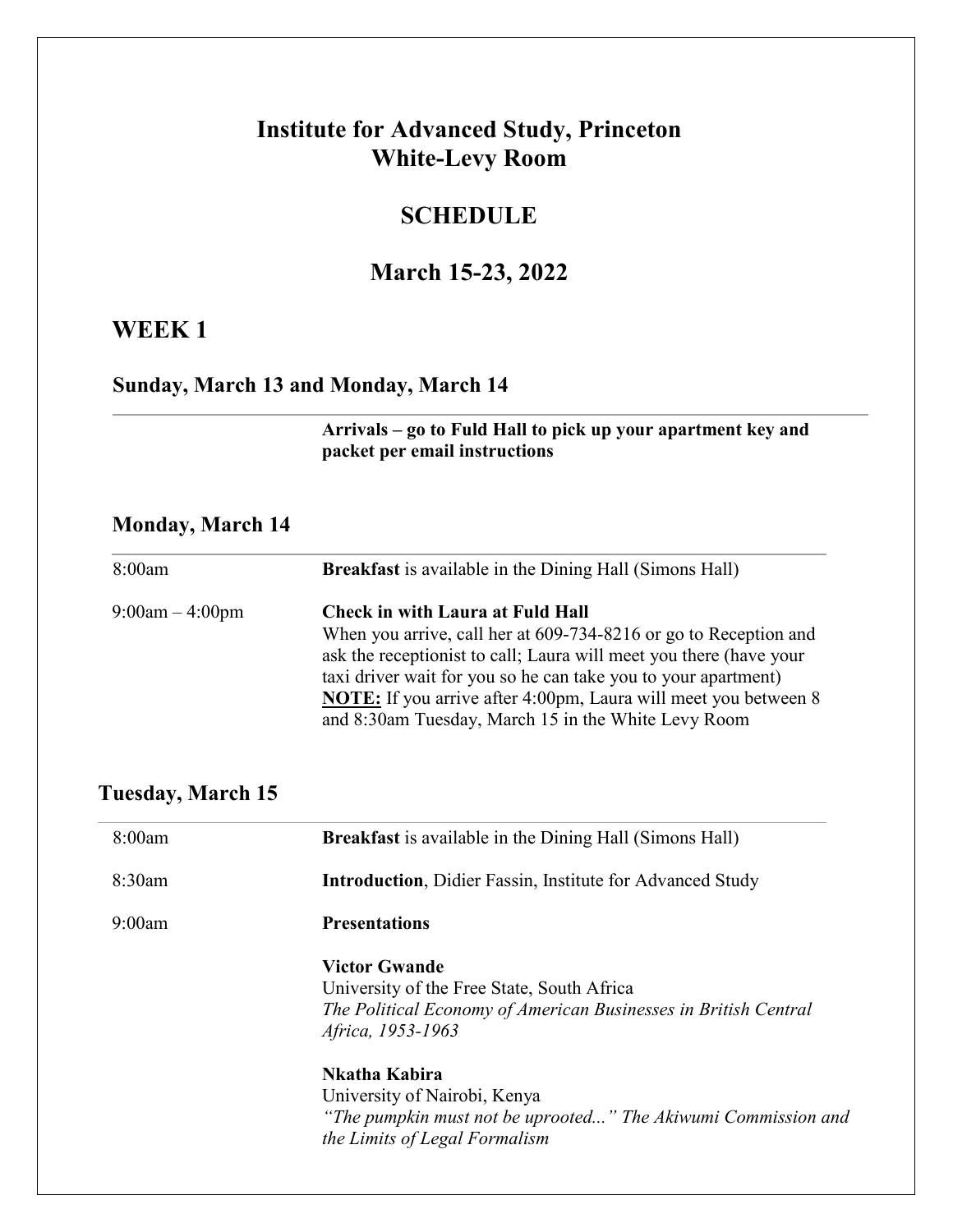|                    | <b>Discussant: Zachariah Mampilly, Baruch College, CUNY</b>                                                                                                                                                                                                                                                                                                                            |
|--------------------|----------------------------------------------------------------------------------------------------------------------------------------------------------------------------------------------------------------------------------------------------------------------------------------------------------------------------------------------------------------------------------------|
| 10:30am            | <b>Break</b>                                                                                                                                                                                                                                                                                                                                                                           |
| 10:45am            | Talk: Zachariah Mampilly, Baruch College, CUNY                                                                                                                                                                                                                                                                                                                                         |
| $12:15$ pm         | <b>Lunch</b> in the Dining Hall (Simons Hall)                                                                                                                                                                                                                                                                                                                                          |
| $1:15$ pm          | Talk: Jonathan Peele, IT Manager                                                                                                                                                                                                                                                                                                                                                       |
| $1:45$ pm          | <b>Presentations</b>                                                                                                                                                                                                                                                                                                                                                                   |
|                    | <b>Fernando Brancoli</b><br>Universidade Federal de Rio de Janeiro, Brazil<br>Global Far Right and the rise of Bolsonarismo in Brazil<br><b>Oscar Maldonado</b><br>Universidad del Rosario, Colombia<br>Hope, anxiety, and fear. Exploring popular resistances to vaccination<br>in Contemporary Colombia, from HPV to COVID19<br>Discussant: Biko Koenig, Franklin & Marshall College |
| $3:15$ pm          | <b>Break</b>                                                                                                                                                                                                                                                                                                                                                                           |
| 3:30 <sub>pm</sub> | Talk: Biko Koenig, Franklin & Marshall College                                                                                                                                                                                                                                                                                                                                         |
| $5:00$ pm          | End                                                                                                                                                                                                                                                                                                                                                                                    |
| $6:00-8:00$ pm     | <b>Dinner</b> reception in Dining Hall (Simons Hall)                                                                                                                                                                                                                                                                                                                                   |

## **Wednesday, March 16**

| 8:00am | <b>Breakfast</b> is available in the Dining Hall (Simons Hall)                                                                          |
|--------|-----------------------------------------------------------------------------------------------------------------------------------------|
| 8:30am | Talk: Marcia Tucker, Librarian                                                                                                          |
| 9:00am | <b>Presentations</b>                                                                                                                    |
|        | <b>Hannah Dawson</b><br>University of the Witwatersrand, South Africa<br>Wageless life: youth, work, and politics in urban South Africa |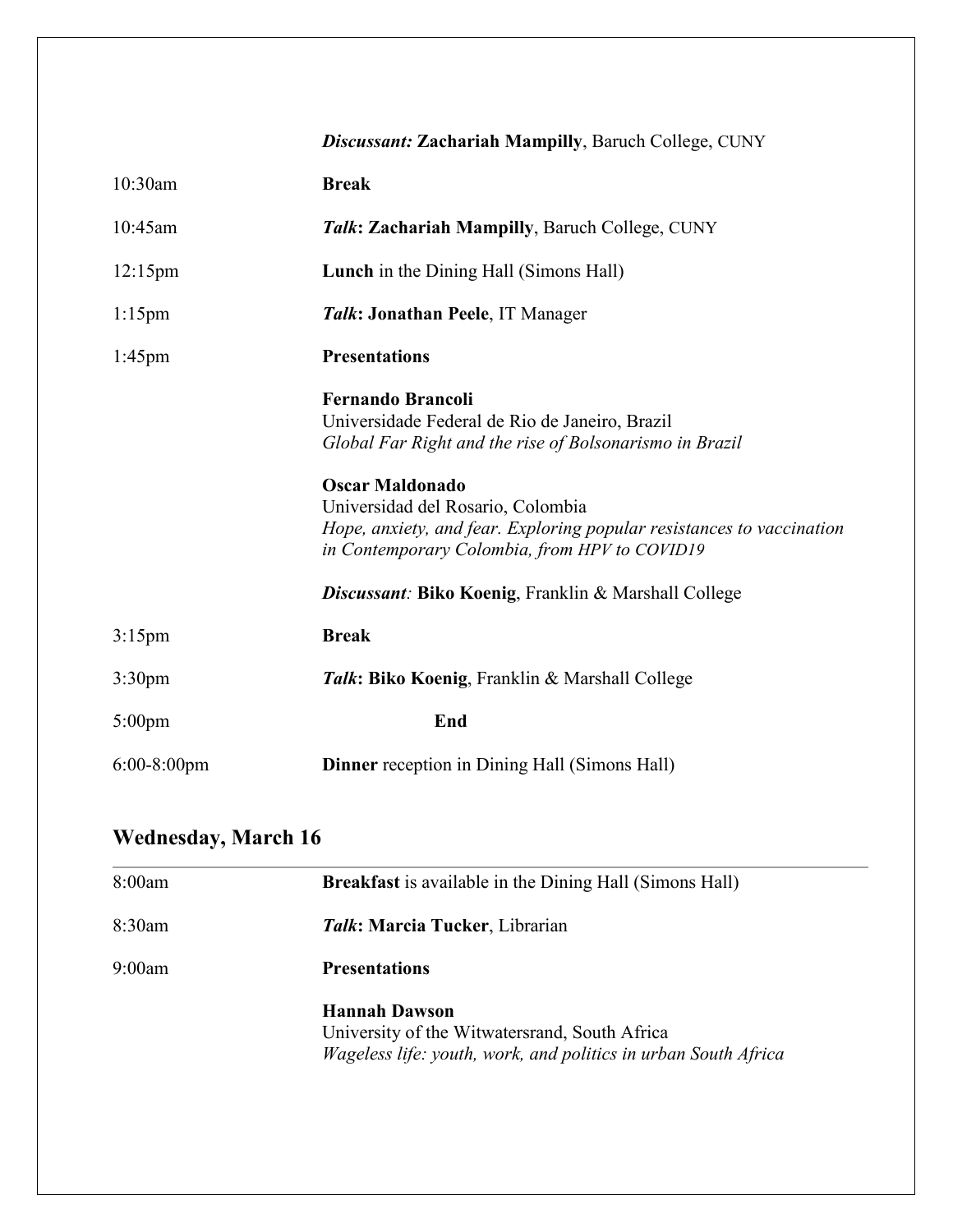|                    | Jean Tompihé<br>International University of Grand Bassam, Côte d'Ivoire<br>Which Way Africa 2050: the next Economic Eldorado or the Island<br>of Global Security Threat?                |
|--------------------|-----------------------------------------------------------------------------------------------------------------------------------------------------------------------------------------|
|                    | <b>Discussant: Daniel Agbiboa, Harvard University</b>                                                                                                                                   |
| 10:30am            | <b>Break</b>                                                                                                                                                                            |
| 10:45am            | Talk: Daniel Agbiboa, Harvard University                                                                                                                                                |
| $12:15$ pm         | <b>Lunch</b> in the Dining Hall (Simons Hall)                                                                                                                                           |
| 1:30 <sub>pm</sub> | <b>Presentations</b>                                                                                                                                                                    |
|                    | Isadora França<br>University of Campinas, Brazil<br>The integration of LGBTI refugees in Brazil: sexual democracies in<br>the South, processes of racialization, and shared precarities |
|                    | <b>Raquel Guimaraes</b><br>Universidade Federal do Paraná, Brazil<br>Gender asymmetry in perceptions involving large-scale<br>infrastructure projects in the Brazilian Amazon           |
|                    | <b>Discussant: Joan Scott</b> , Institute for Advanced Study                                                                                                                            |
| $3:00$ pm          | <b>Break</b>                                                                                                                                                                            |
| $3:15$ pm          | Talk: Joan Scott, Institute for Advanced Study                                                                                                                                          |
| $4:45$ pm          | End                                                                                                                                                                                     |

## **Thursday, March 17**

| 8:00am | <b>Breakfast</b> is available in the Dining Hall (Simons Hall)                                                                                                  |
|--------|-----------------------------------------------------------------------------------------------------------------------------------------------------------------|
| 9:00am | <b>Presentations</b>                                                                                                                                            |
|        | Laura López<br>Universidad de la República, Uruguay<br>Ethical challenges of state ethnographies in Uruguayan facilities for<br>adolescents in the penal system |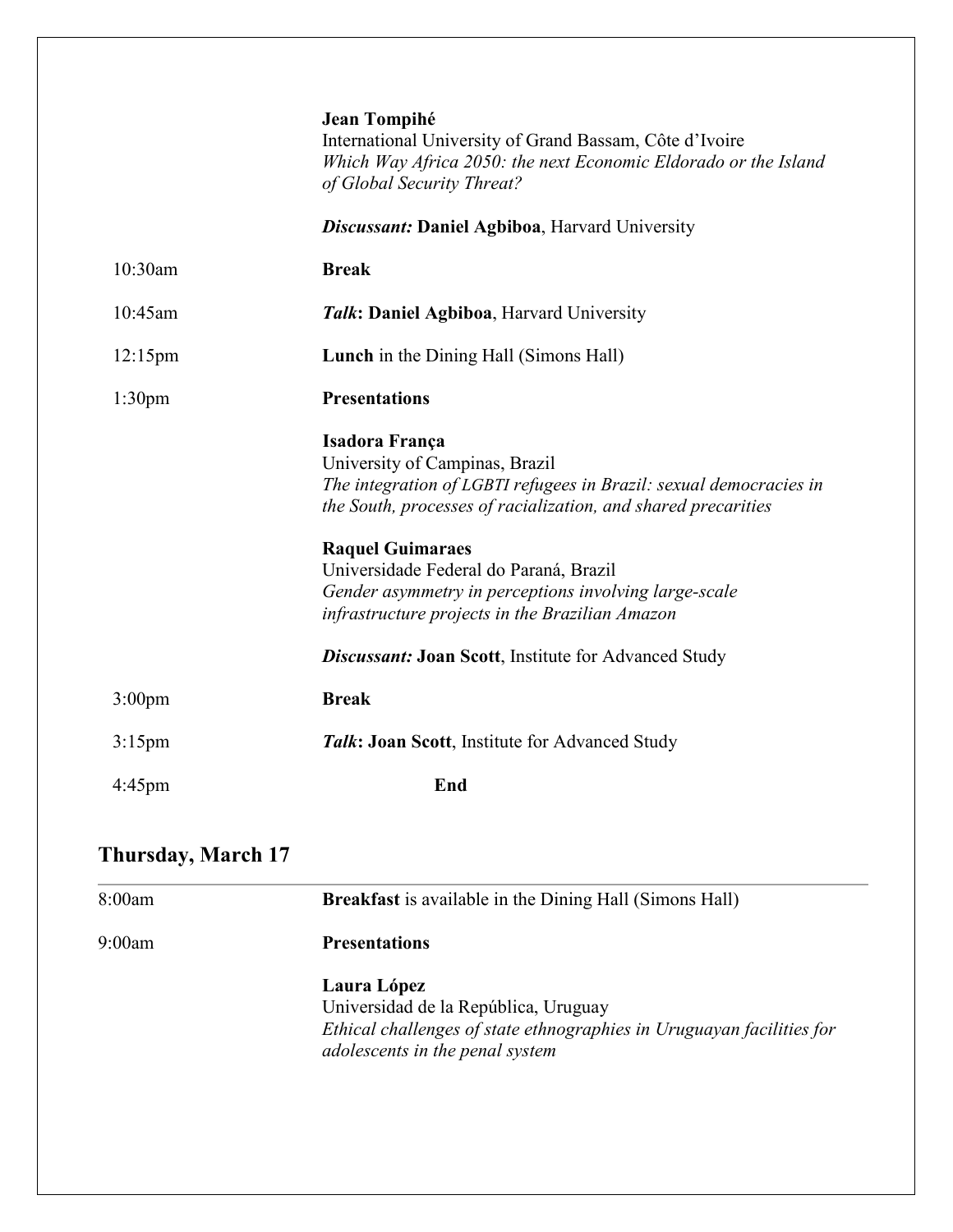|                    | <b>Fernando Astudillo</b><br>Universidad San Francisco de Quito, Ecuador<br>Environmental Archaeology of the Galápagos Islands                              |
|--------------------|-------------------------------------------------------------------------------------------------------------------------------------------------------------|
|                    | <b>Discussant: Jorge Nuñez, Kaleidos - Center for Interdisciplinary</b><br>Ethnography, Ecuador                                                             |
| 10:30am            | <b>Break</b>                                                                                                                                                |
| 10:45am            | Talk: Jorge Nuñez, Kaleidos - Center for Interdisciplinary Ethnography                                                                                      |
| $12:15$ pm         | <b>Lunch</b> in the Dining Hall (Simons Hall)                                                                                                               |
| 1:30 <sub>pm</sub> | <b>Presentations</b>                                                                                                                                        |
|                    | Paula Ahumada<br>Universidad de Chile, Chile<br>The laws of central banking: The case of Chile. An approach from the<br>Law and Political Economy framework |
|                    | <b>Marcelo Mello</b><br>Universidade Federal da Bahia, Brazil<br>The neem and the cane. Humans, more-than-humans, and plant<br>entanglements in Guyana      |
|                    | Discussant: Debaditya Bhattacharya, Kazi Nazrul University, India                                                                                           |
| 3:00 <sub>pm</sub> | <b>Break</b>                                                                                                                                                |
| $3:15$ pm          | Talk: Debaditya Bhattacharya, Kazi Nazrul University                                                                                                        |
| 4:45pm             | End                                                                                                                                                         |

## **Friday, March 18**

| 8:00am | <b>Breakfast</b> is available in the Dining Hall (Simons Hall)                                                                                                                                                       |
|--------|----------------------------------------------------------------------------------------------------------------------------------------------------------------------------------------------------------------------|
| 9:00am | <b>Presentations</b>                                                                                                                                                                                                 |
|        | <b>Patience Adzande</b><br>Benue State University, Makurdi, Nigeria<br>Displaced and forgotten? The experiences of internally displaced<br>persons (IDPs) in developing pathways to belonging in Makurdi,<br>Nigeria |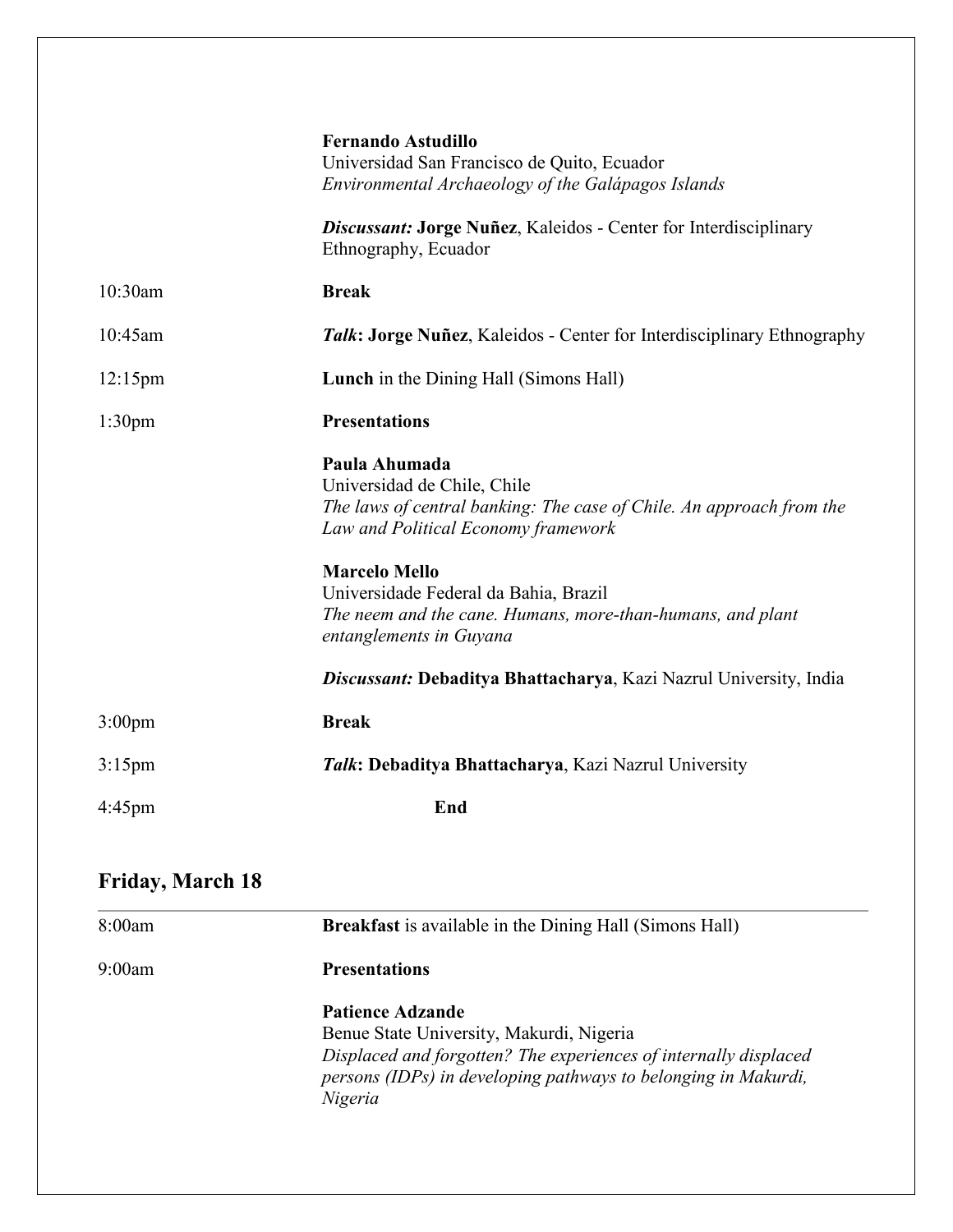|                           | <b>Gustavo Dias</b><br>Universidade Estadual de Montes Claros, Brazil<br>"No matter how hard you try, you can't stop us now": Brazilians and<br>migration routes to the First World after the 09/11     |
|---------------------------|---------------------------------------------------------------------------------------------------------------------------------------------------------------------------------------------------------|
|                           | <b>Discussant: Julien Brachet</b> , Université Paris 1 Panthéon-Sorbonne                                                                                                                                |
| 10:30am                   | <b>Break</b>                                                                                                                                                                                            |
| 10:45am                   | Talk: Julien Brachet, Université Paris 1 Panthéon-Sorbonne                                                                                                                                              |
| $12:15$ pm                | <b>Lunch</b> in the Dining Hall (Simons Hall)                                                                                                                                                           |
| 1:30 <sub>pm</sub>        | <b>Presentations</b>                                                                                                                                                                                    |
|                           | <b>Weeam Hammoudeh</b><br>Birzeit University, Palestinian Territories<br>The Mental Health Impact of Multiple Deprivations Under Protracted<br>Conflict: the Case of the Occupied Palestinian Territory |
|                           | Shadi Abu-Ayyash<br>Arab American University, Palestinian Territories<br>Mediatized Representation: Palestinian Online News Framing of China<br>Positions on the Question of Palestine                  |
|                           | <b>Discussant: Zahra Ali, Rutgers University-Newark</b>                                                                                                                                                 |
| 3:00 <sub>pm</sub>        | <b>Break</b>                                                                                                                                                                                            |
| $3:15$ pm                 | Talk: Zahra Ali, Rutgers University-Newark                                                                                                                                                              |
| 4:45pm                    | End                                                                                                                                                                                                     |
| <b>Saturday, March 19</b> |                                                                                                                                                                                                         |
|                           | <b>FREE DAY</b>                                                                                                                                                                                         |
| <b>Sunday, March 20</b>   |                                                                                                                                                                                                         |
|                           | <b>FREE DAY</b>                                                                                                                                                                                         |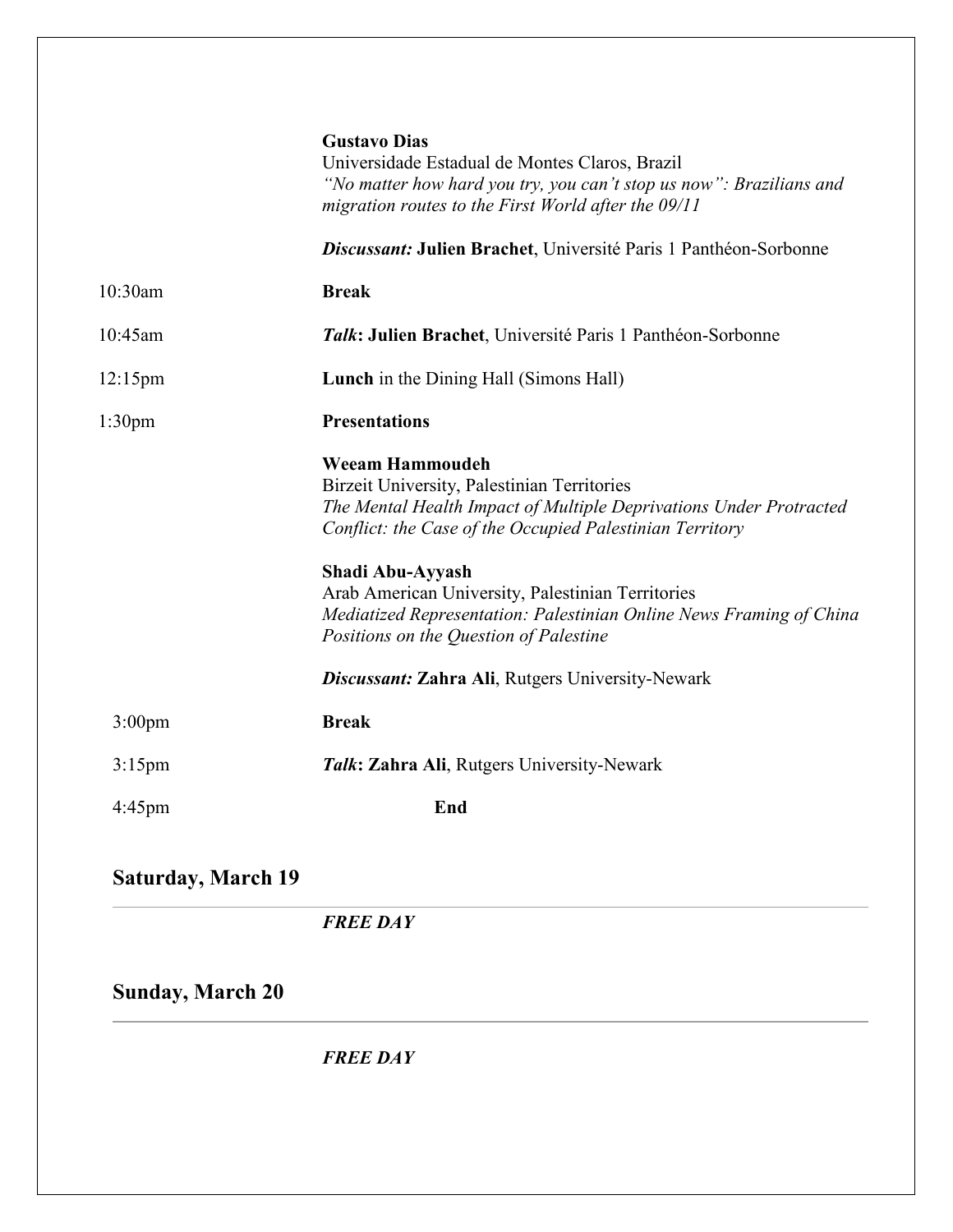## **WEEK 2**

## **Monday, March 21**

| 8:00am             | <b>Breakfast</b> is available in the Dining Hall (Simons Hall)                                                                                                                                                                                                                                                                                                                               |
|--------------------|----------------------------------------------------------------------------------------------------------------------------------------------------------------------------------------------------------------------------------------------------------------------------------------------------------------------------------------------------------------------------------------------|
| 9:00am             | Workshop                                                                                                                                                                                                                                                                                                                                                                                     |
| 10:30am            | <b>Break</b>                                                                                                                                                                                                                                                                                                                                                                                 |
| 10:45am            | Workshop                                                                                                                                                                                                                                                                                                                                                                                     |
| $12:15$ pm         | <b>Lunch</b> in the Dining Hall (Simons Hall)                                                                                                                                                                                                                                                                                                                                                |
| $1:15$ pm          | <b>Presentations</b> [photos will be taken during this afternoon session]                                                                                                                                                                                                                                                                                                                    |
|                    | <b>Karina Felitti</b><br>National Scientific and Technical Research Council Argentina<br>(CONICET), Argentina<br>Spirituality, gender and politics in contemporary Argentina<br><b>Khaled Sheykholeslami</b><br>The Lebanese French University, Iraq<br>Western philosophy's reception in contemporary Iran: the case of<br>Hegel's philosophy and the emergence of a new rightist discourse |
|                    | <b>Discussant: Wendy Brown, Institute for Advanced Study</b>                                                                                                                                                                                                                                                                                                                                 |
| 2:50 <sub>pm</sub> | <b>Group photo</b>                                                                                                                                                                                                                                                                                                                                                                           |
| 3:00 <sub>pm</sub> | <b>Break</b>                                                                                                                                                                                                                                                                                                                                                                                 |
| $3:15-4:20$ pm     | Talk: Wendy Brown, Institute for Advanced Study                                                                                                                                                                                                                                                                                                                                              |
| 4:30-5:30          | Talk: Ron Kassimir, Vice President of Programs, Social Science<br><b>Research Council</b>                                                                                                                                                                                                                                                                                                    |
| 5:30 <sub>pm</sub> | End                                                                                                                                                                                                                                                                                                                                                                                          |

## **Tuesday, March 22**

| 8:00am | <b>Breakfast</b> is available in the Dining Hall (Simons Hall) |
|--------|----------------------------------------------------------------|
| 9:00am | <b>Presentations</b>                                           |